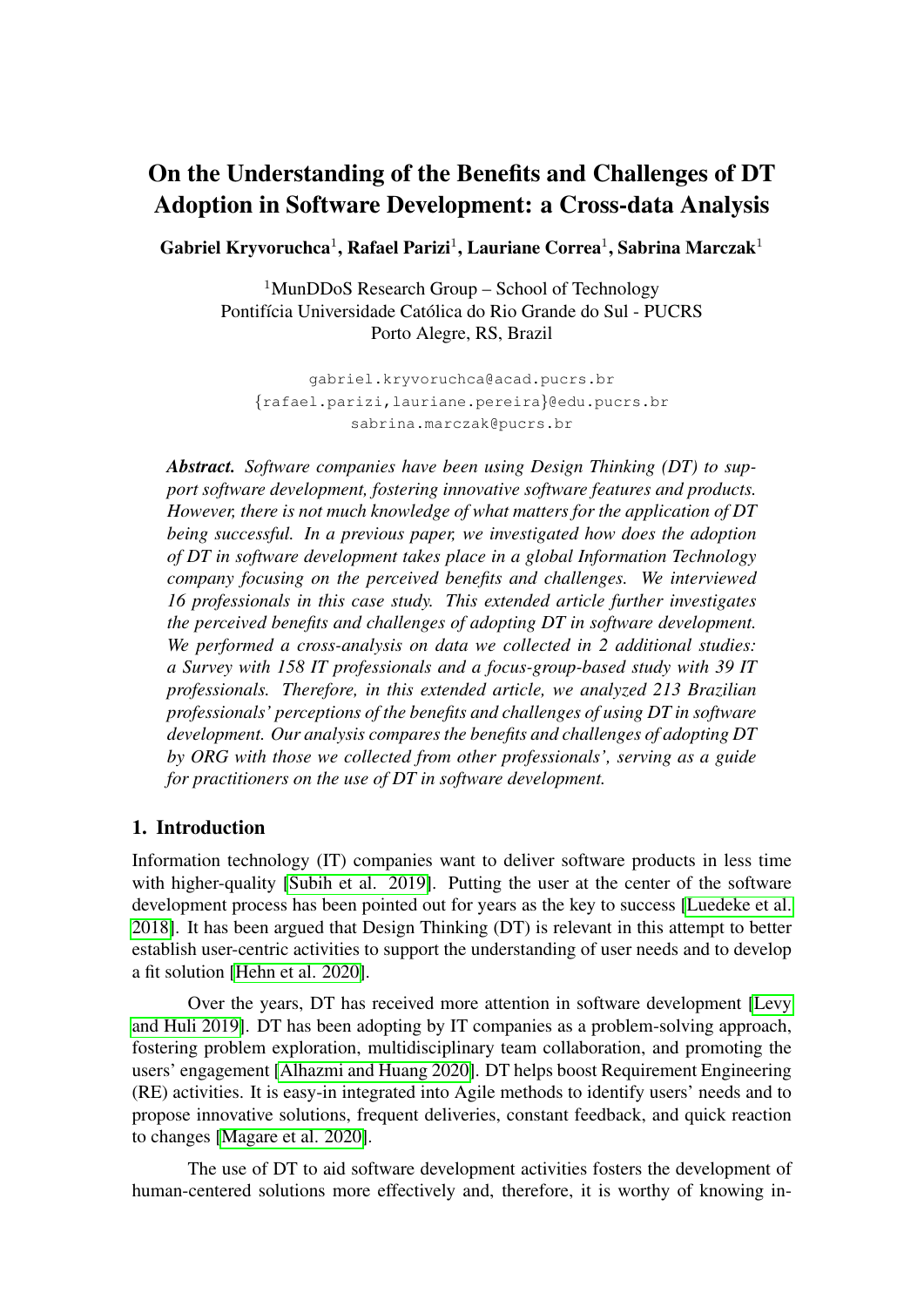depth about how organizations and its professionals have adopted DT for their activities [\[Hehn and Uebernickel 2018\]](#page-7-2). Therefore, this extended article furthers our investigation of the perceived benefits and challenges of adopting DT in software development. We perform a cross-data analysis comparing what we originally collected in a global IT company (here called ORG) with 2 other studies we performed on the topic: a Survey [\[Prestes](#page-8-4) [et al. 2020\]](#page-8-4) and a Focus Group [\[Pereira et al. 2021\]](#page-8-5).

Thus, in this article we analyze data collected with 213 Brazilian professionals who use DT in software development. We collected data using 3 instruments: (i) an interview-based data collection in a Case Study in ORG with 16 IT professionals (our original paper), (ii) a questionnaire-based data collection in a Survey study with 158 IT professionals, and (iii) a Focus Group-based data collection with 39 IT professionals. Therefore, we posed our research question: *"Are the perceived benefits and challenges at ORG also perceived by other IT professionals on the DT adoption in software development?*. Our goal is to compile the perceived benefits and challenges of adopting DT in software development, comparing those we identified at ORG with the benefits and challenges we collected from the other empirical studies. Also, we aim to support professionals on adopting DT, showing the benefits and challenges to adopting DT.

The remainder of this article is structured as follows: Section [2](#page-1-0) presents DT in software development and the related work. Section [3](#page-2-0) describes the research method we used. Section [4](#page-4-0) reports on the results of the cross-analysis study. Section [5](#page-6-0) concludes with a summary of this article and future directions.

#### <span id="page-1-0"></span>2. Background and Related Work

Design Thinking has gained recognition as an approach to problem-solving that relies on interdisciplinary teamwork, exploration of human needs, rapid prototyping and interactive learning cycles in the earlier stages of product, service and system development processes [\[Brown 2008\]](#page-7-3). Design Thinking proposes to assist software development by supporting the understanding of the users needs [\[Vetterli et al. 2013\]](#page-8-6).

Recent researches have investigated the use of DT in software development activities. Lucena et al. (2016) conducted a Survey to identify how IBM adopts DT. The study reports that DT contributes by boosting agile software development activities and supporting better results. Jensen, Lozano and Steinert (2016) conducted a Case Study with professionals at SAP. The study points out that DT is responsible for providing an interactive development, integrating both the development team and users. Also, the authors mention DT supports the team to gain a holistic problem overview, involving the users and customers on the understanding of the product's context and purpose.

De Paula, Amancio and Flores (2020) report their experiences using a light version of DT at IBM. IBM's executives challenged the authors for applying DT taking into account time and resource constraints. According to the authors, the experience of the light DT version was successful since DT adds value to the product, to the project, to the involved people, and to the whole organization. However, the authors identified as challenges by adopting DT that participants already have a previously established solution and that many of the ideas generated during DT workshops are not put into practice.

Martins et al. (2019) conducted a Case Study in a Brazilian Government IT department. The authors applied DT techniques such as brainstorming and paper prototyping for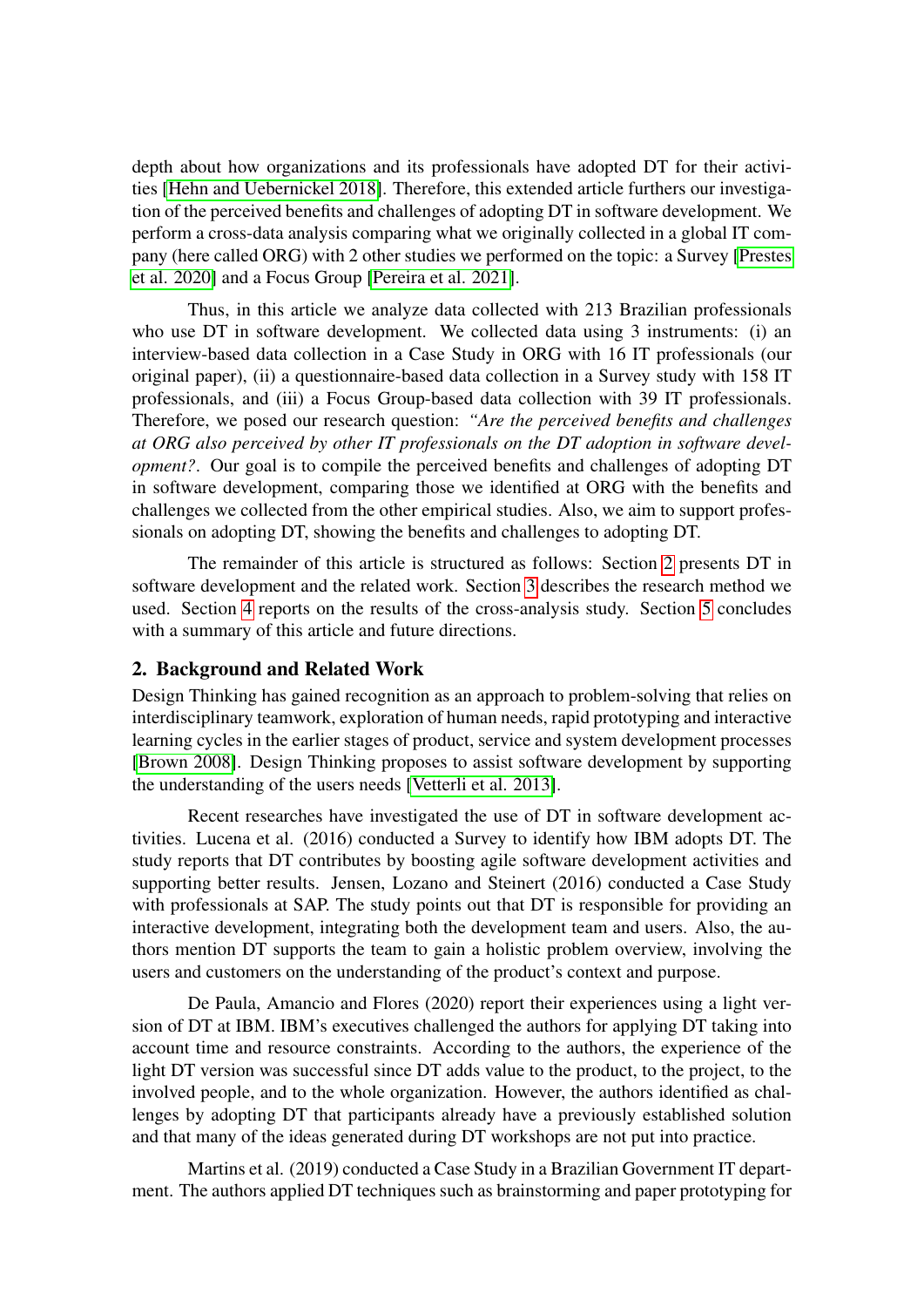|                   | <b>Years of experience</b><br>in software<br>development (avg) |              | <b>Years of experience</b><br>in $DT$ (avg) |               |              | <b>Number of participants</b> |               |              |       |       |
|-------------------|----------------------------------------------------------------|--------------|---------------------------------------------|---------------|--------------|-------------------------------|---------------|--------------|-------|-------|
| $Role*$           | Case<br>study                                                  | Survey Focus | Group                                       | Case<br>study | Survey Focus | Group                         | Case<br>study | Survey Focus | Group | Total |
| Developer         | 8.3                                                            | 3.2          | 5.2                                         | 2.8           | 2.0          | 2.0                           | 04            | 58           | 05    | 67    |
| Facilitator       | X                                                              | 2.9          | 5.7                                         | X             | 2.5          | 2.8                           | X             | 27           | 06    | 33    |
| Designer          | $\mathbf{x}$                                                   | 3.1          | 3.6                                         | $\mathbf{X}$  | 2.2          | 5.1                           | $\mathbf{x}$  | 21           | 18    | 39    |
| IT/Business/Other | 6.8                                                            | 3.3          | 5.0                                         | 3.8           | 2.3          | 4.7                           | 12            | 52           | 10    | 74    |
|                   |                                                                |              |                                             |               |              | Total                         | 16            | 158          | 39    | 213   |

<span id="page-2-1"></span>**Table 1. Participant's profile**

investigating the challenges on the use of DT for requirements engineering. As a result, the study reports that DT contributed to the participation of users/stakeholders, requirements definition, requirements specification, requirements validation, project schedule estimation, and activities planning. On the other hand, the study indicated that there is no full evidence that DT provides attention to non-functional requirements, to deal with change of requirements, to the cost and time estimation, and to perform usability tests.

## <span id="page-2-0"></span>3. Research Method

This extended article furthers our investigation on the perceived benefits and challenges of DT adoption in software development. We collected 213 IT professionals' perceptions cross-analyzing 3 distinct studies: an interview-based Case Study at ORG (our original paper), a Survey, and a Focus Group. Therefore, we posed the main research question for the current article: *"Are the perceived benefits and challenges at ORG also perceived by other IT professionals on the DT adoption in software development?*

This section introduces the studies' setups and a summary of the participants' profiles of each study. We analyze data collected with 213 IT professionals focusing on the perceived benefits and challenges of DT adoption in software development. Table [1](#page-2-1) shows the IT professional's information such as role, experience in software development, and experience on the use of DT in software development. We grouped the participants into 4 categories considering the professional's roles based on their self-definitions:

- Developers: professionals who work with development tasks. For instance, we included in this category developers, agile coaches, scrum masters, etc;
- Designers: professionals who work with design activities. For instance, we included in this category UX Designers, Design Managers, etc;
- Facilitators: professionals who facilitate DT in software development. For instance, we included in this category DT Thinkers, DT Facilitators, etc;
- IT/Business/Other: professionals who work in software companies that we did not include in the other categories. For instance, we included in this category professionals such as Chief Executive Officers, Marketing Analysts, Manager, etc.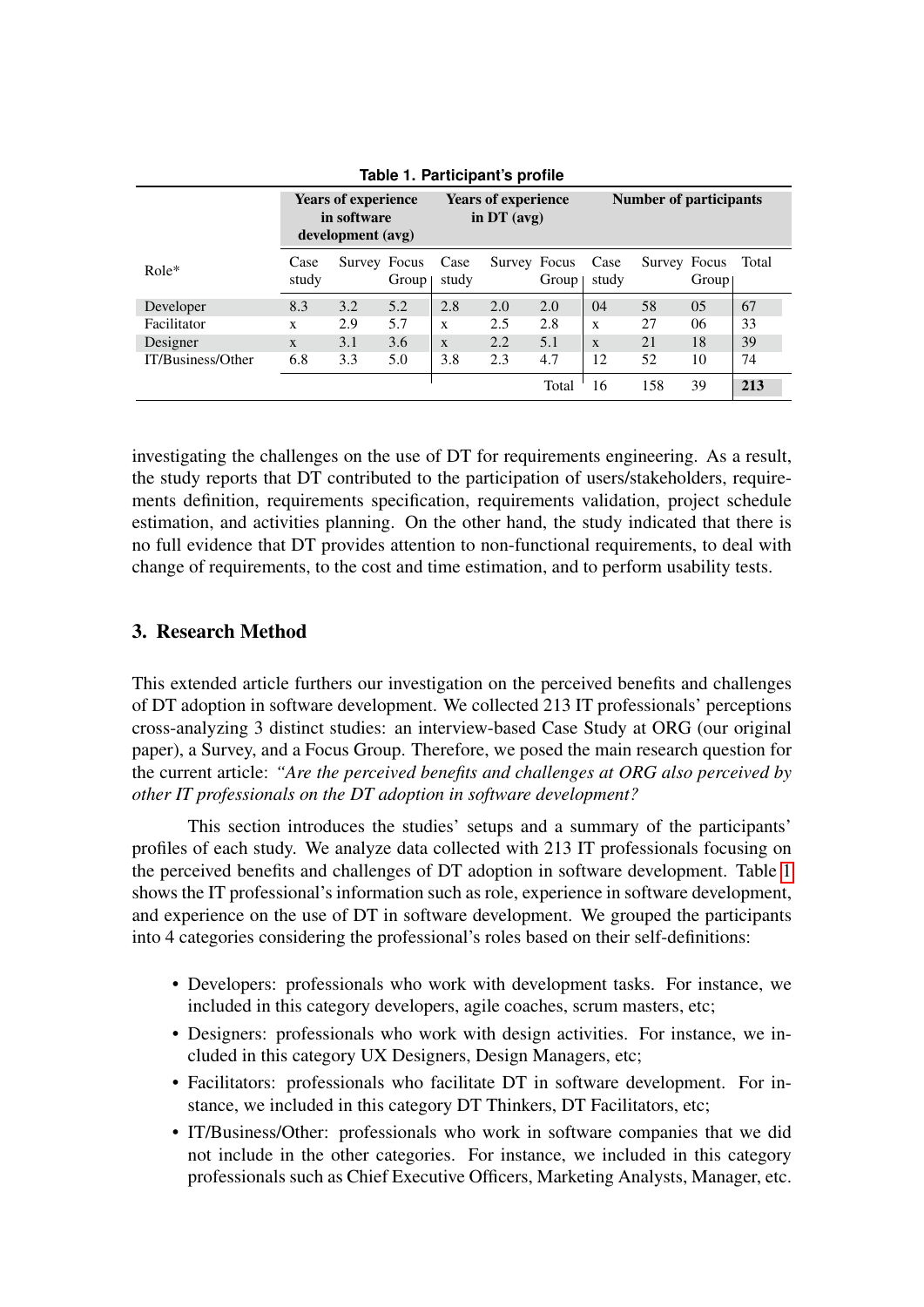#### 3.1. Studies' Setup and Participants Selection

#### 3.1.1. Interview-based Case Study at ORG

Our original study [\[Kryvoruchca et al. 2020\]](#page-8-7) reports an interview-based Case Study performed at ORG. ORG is a global IT company that counts with over 10,000 employees located in sites around the world. In Brazil, ORG counts with more then 2,000 employees. ORG has been using DT based on the D-school model to develop software solutions.

In our study, we initially observed a DT session for 2 hours to understand how DT is applied at ORG. Then, we invited and interviewed 16 IT professionals who work at ORG's Brazil site<sup>[1](#page-3-0)</sup>. We conducted semi-structured interviews following the guidelines suggested by Kitchenham and Pfleeger (2002). We started by creating an interview script. A senior researcher, who has experience in software development, evaluated the interview script. Once the interview script was approved, we started the interviews. Next, we transcribed the interviews and analyzed the transcribed data.

Before starting the interviews, we sent a consent form for each professional who accepted our invitation. Then, the first author interviewed the professionals in a dedicated room at ORG. Each interview took an average of one-hour long. We registered the interviews in notes and in audio recordings. After we concluded all interviews, we analyzed the data using data analysis procedures proposed by Krippendorff (2018). Details of our interview-based Case Study are available in Kryvoruchca et al. (2020) .

#### 3.1.2. Survey with IT Professionals

In our second study, we analyze an exploratory Survey we developed to capture the understanding of the Brazilian software development community on the use of DT, as reported in Prestes et al. (2020) . We run the Survey between November 2019 and January 2020. For this extended article, we considered only the Survey results that are scope of this article: the benefits and challenges.

We followed the guidelines for Surveys in the Software Engineering field proposed by Kitchenham et al.  $(2002)$  $(2002)$  $(2002)$ . We designed a questionnaire using Qualtrics tool<sup>2</sup>. Next, a senior researcher with experience in Software Engineering reviewed the questions we posed in the questionnaire. We invited professionals using the LinkedIn virtual network. We sent the Survey to 466 professionals who work with DT in software development. Our Survey was answered by 158 professionals. The response rate was 33,9%.

## 3.1.3. Focus Group based Study with IT Professionals

In our third study, we analyze a Focus Group study we conducted to collect perceptions of IT professionals who use DT to support software development activities. We performed the Focus Group in 7 sessions (5 sessions were co-localized and 2 sessions were remote).

<span id="page-3-0"></span><sup>1</sup>ORG classifies those who use DT in software activities in DT Coaches and DT participants. DT coaches are professionals who received formal training about DT, while DT participants are whose professionals that participate in DT sessions, usually conducted by DT coaches.

<span id="page-3-1"></span><sup>2</sup>http://www.qualtrics.com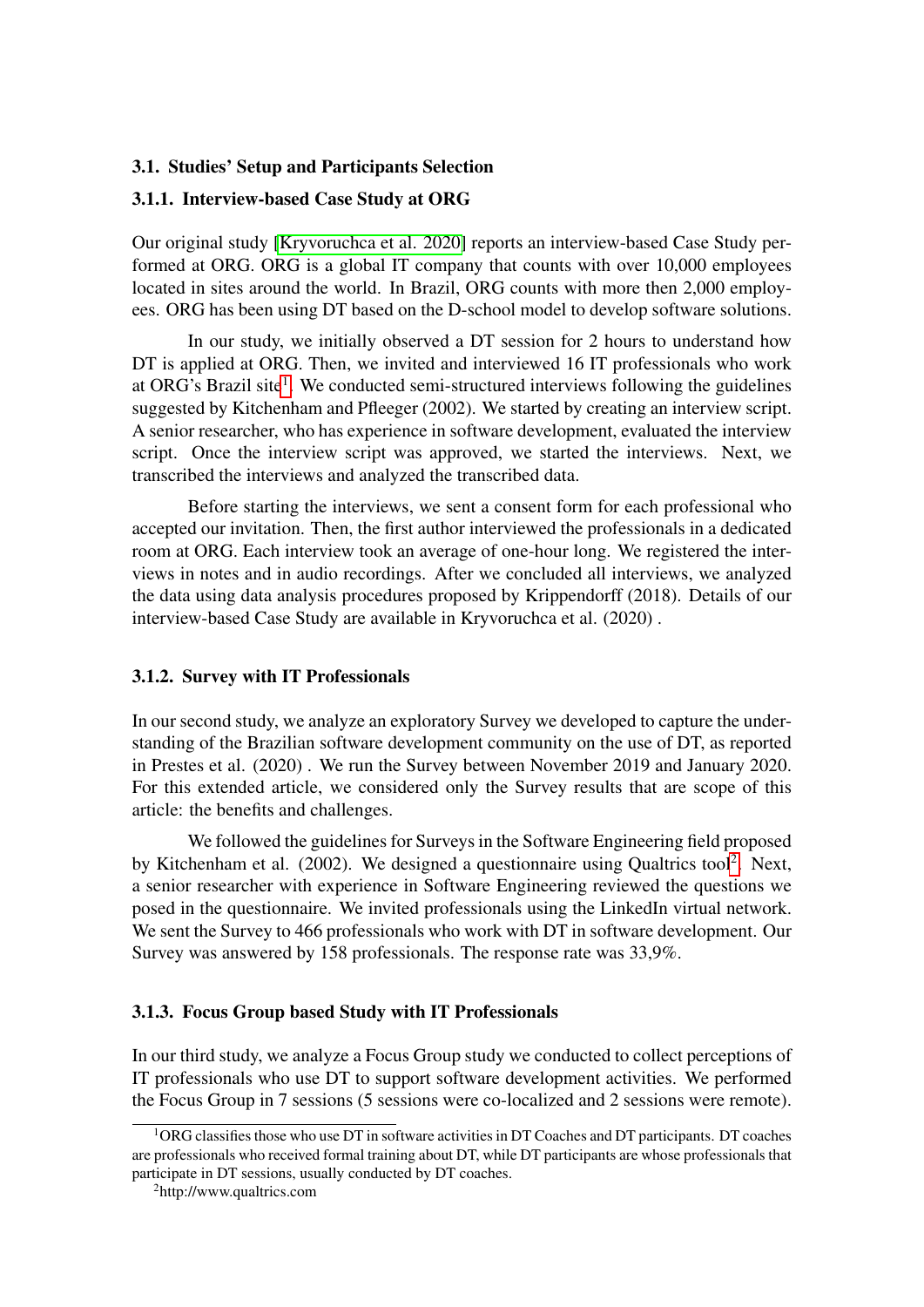A moderator with more than 5 years of experience in DT and more than 11 years of experience in the software industry conducted the sessions. The sessions were held between February 2019 and April 2019. Each session counted with an average of 6 IT professionals, exploring a multidisciplinary set of professionals' roles.

We invited professionals from companies placed at TECNOPUC (Technology Park located at PUCRS University) and online groups in LinkedIn network. Some professionals were invited by whose that have accepted our invitation, as a snowballing effect. In total, 39 professionals participated in our Focus Group. The focus-group sessions had an average duration time of 88 minutes-long. We recorded all sessions using video and audio. We also took notes of the discussions. At the end of all sessions, we transcribed all audio recordings and used the video recordings to support the understanding of the audio transcriptions. Then, we analyzed the data using data analysis procedures proposed by Krippendorff (2018). The Focus Group study is detailed in [\[Pereira et al. 2021\]](#page-8-5).

#### <span id="page-4-0"></span>4. Results and Discussions

This section presents the results of our 3 studies, including a Case Study at ORG (our original paper), a Survey, and a Focus Group with IT professionals. In this extended article, our goal is to compare what are the perceived benefits and challenges of DT adoption in software development at ORG with those we collected on the other empirical studies.

We performed a data analysis based on the content analysis procedures proposed by Krippendorf (2018). We identified 6 benefits of adopting DT in software development from the Case Study, 11 benefits from the Survey, and 9 benefits from the Focus Group. We also identified 4 challenges to adopting DT at ORG from the Case Study, 16 challenges from the Survey and 5 challenges from the Focus Group. Then, we performed a cross-data analysis grouping the benefits and challenges of adopting DT in software development by similarity. The categories were discussed and verified by other researchers.

Table [2](#page-5-0) shows the benefits of DT adoption that we identified in each of the studies and the categories we created to group the benefits according to their similarities. We identified a consensus between the ORG's professionals with other IT professionals that DT collaborates with creativity, helps to produce better solutions, to optimize cost and time, users' collaboration, user-centered perspective, problem identification and empathy.

Professionals at ORG have used DT as a strategy for product innovation and process improvement. They mentioned that DT collaborates with the production of better products ("Creativity", "Better solutions", and "Problem understanding" categories) and that DT helps with the development process by optimizing cost and time and collaboration among team members ("Collaboration" and "Cost and time optimization" categories). DT is also understood as a user-centered approach that allows the development of solutions that meet the real needs of these users ("User-centered" category).

Regarding empathy, which was not explicitly pointed out by ORG professionals as a benefit of adopting DT, as reported in the other studies, ORG professionals understand that DT fosters collaboration with users and that DT is a user-centered approach. Therefore, empathy may be inherent in this understanding as it is used to refer to understanding the problem from DT and exploring collaboration with users ("Collaboration" and "Problem understanding" categories).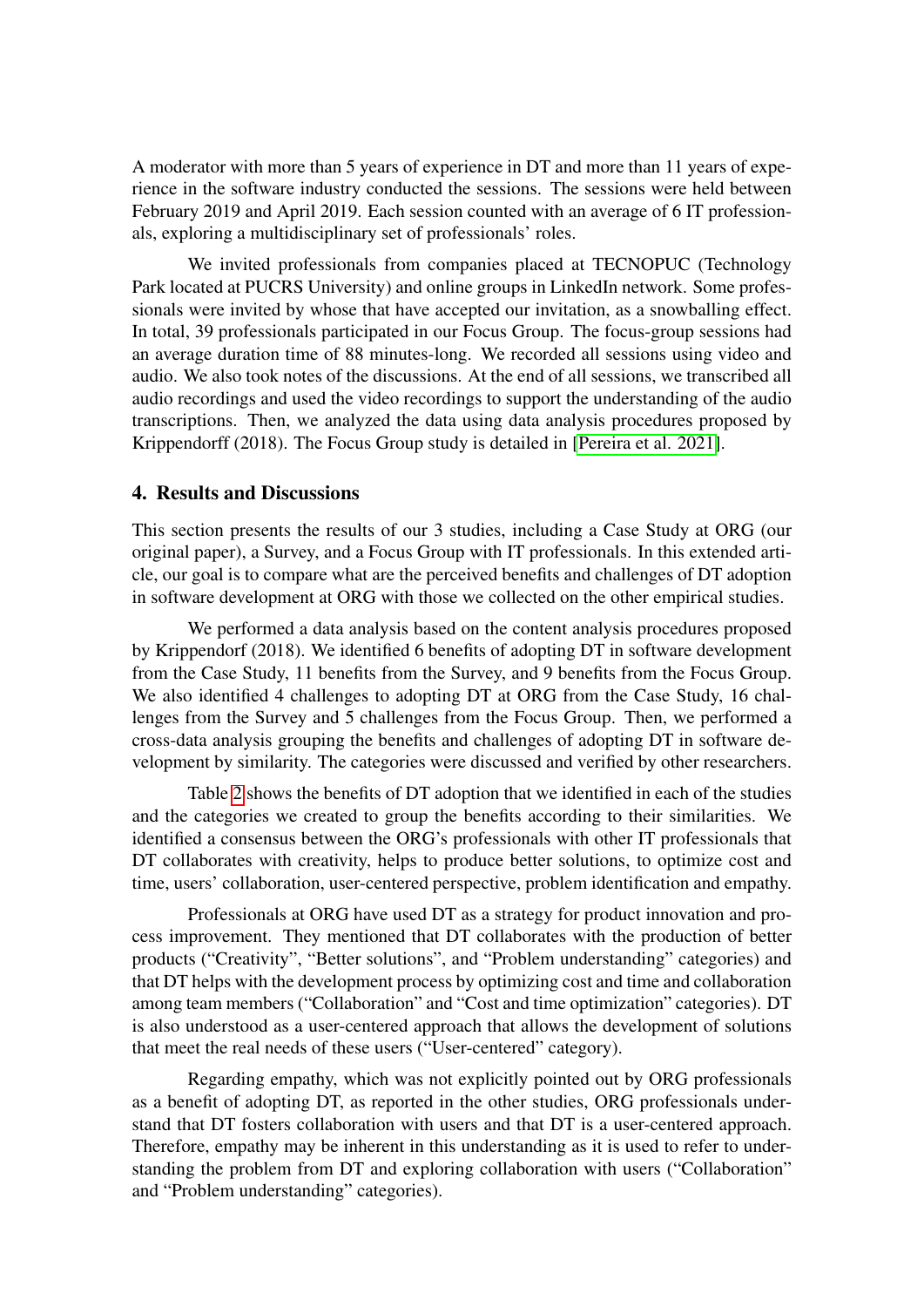| <b>Categories</b>                            | <b>Case Study</b>                                        | <b>Survey</b>                                                                                        | <b>Focus Group</b>                                                          |
|----------------------------------------------|----------------------------------------------------------|------------------------------------------------------------------------------------------------------|-----------------------------------------------------------------------------|
| <b>Creativity</b><br><b>Better solutions</b> | - creativity<br>- discovery of innovative solu-<br>tions | - creativity<br>- improve requirements definition                                                    | - builds better solutions<br>- add value on deliverable                     |
| <b>Cost and time</b><br>optimization         | - cost reduction and time opti-<br>mization              | - decrease the time and money<br>spent<br>- decrease time to fail                                    |                                                                             |
| <b>Collaboration</b>                         | - users' collaboration                                   | - foster collaboration<br>- improve communication                                                    | - engage people<br>- learning with stakeholders<br>- improves communication |
| <b>User-centered</b>                         | - focus on end users                                     | - better requirements                                                                                | - better requirements<br>- builds a human-centered<br>mindset               |
| <b>Problem</b><br>understanding              | - problem identification                                 | - problem identification<br>- decrease solutions uncertainties<br>- decrease understanding gap risks | - decrease the lack of under-<br>standing                                   |
| <b>Empathy</b>                               |                                                          | - fosters empathy                                                                                    | - fosters empathy                                                           |
| Total                                        | 6                                                        | 11                                                                                                   | 9                                                                           |

<span id="page-5-0"></span>**Table 2. Cross-analysis of perceived benefits of DT adoption**

<span id="page-5-1"></span>**Table 3. Cross-analysis of perceived challenges of adopting DT**

| <b>Categories</b>                                                       | Case Study @ ORG                              | <b>Survey</b>                                                                                                         | <b>Focus Group</b>               |
|-------------------------------------------------------------------------|-----------------------------------------------|-----------------------------------------------------------------------------------------------------------------------|----------------------------------|
| Availability of<br>rooms                                                | - availability of rooms                       |                                                                                                                       |                                  |
| Lack of<br>valorization                                                 | - lack of valorization                        | - lack of value<br>- lack of investment of money                                                                      | - lack of valorization           |
| Lack of enough<br>time to solve the<br>problem                          | - lack of enough time to<br>solve the problem | - enough time                                                                                                         |                                  |
| Lack of goals'<br>definitions                                           | - lack of goals' definitions                  | - adapt DT in each context                                                                                            |                                  |
| Deal with cultural<br><b>barriers</b>                                   |                                               | - need a cultural transformation<br>- low maturity to use DT<br>- resistance to adopt DT                              | - cultural barriers              |
| <b>Handle with</b><br>participant's<br>insights                         |                                               | - converge the insights<br>- align stakeholders' expectations                                                         | - respect people's in-<br>sights |
| <b>Conduct DT</b><br>sessions                                           |                                               | - lack of knowledge<br>- professional with DT experience<br>- adapt DT in each context<br>- use in complex situations | - maintain neutrality            |
| <b>Understand the</b><br>problem first                                  |                                               | - understand the problem first                                                                                        | - pre-designed solutions         |
| Lack of empathy<br><b>Lack of viability</b><br>to build the<br>solution |                                               | - lack of empathy<br>- lack of viability to build the solu-<br>tion                                                   |                                  |
| Total                                                                   | $\overline{4}$                                | 16                                                                                                                    | 5                                |

Table [3](#page-5-1) reports the challenges of adopting DT in software development that we collected with professionals in the 3 studies we conducted. We categorized the challenges to analyze which of them are perceived at ORG and also mentioned by other software development professionals. The results show that at ORG there are fewer challenges pointed out by the professionals for adopting DT if we compare with the other studies. At ORG, the professionals are trained to use DT, which represents an innovation strategy.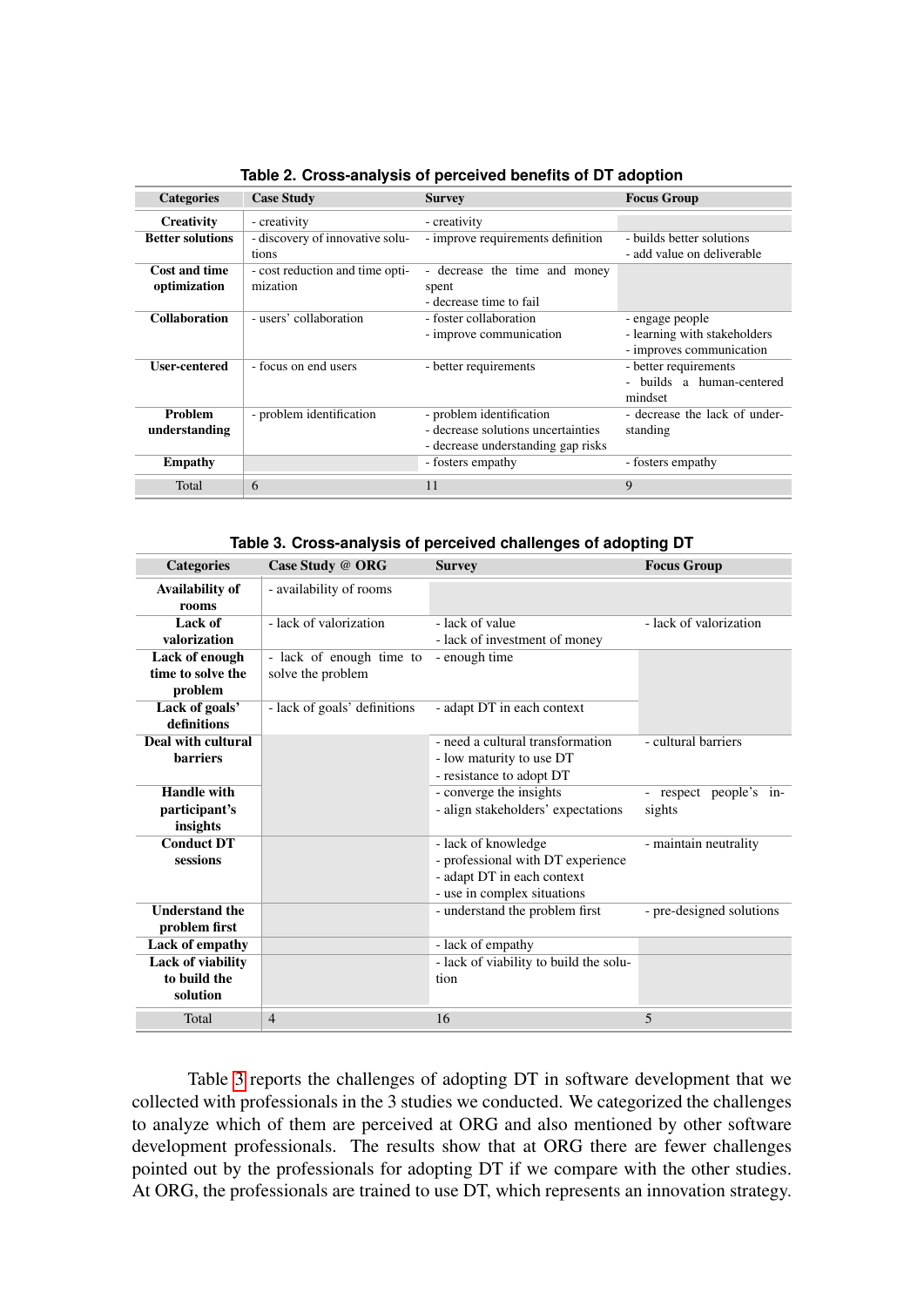Furthermore, in the Survey and in the Focus Group, the professionals represent different companies, where DT may not be established as an innovative approach.

ORG is a company that has been using DT systematically for years. Thus, the challenges represented by the categories "Deal with cultural barriers", "Conduct DT sessions" and "Lack of viability to build the solution" were not pointed out by ORG' professionals. We assume that this is because DT is consolidated at the company. Another challenge not mentioned at ORG is Empathy. Empathy has been understood at ORG through collaboration with users and DT perspective as a user-centered approach. In addition, the challenges pointed out by the Survey and Focus Group professionals grouped as "Handle with participant's insights" and "Understand the problem first" were not mentioned by ORG professionals because DT at ORG is focused on collaboration with users and helps identify the problem.

Challenges pointed out by professionals at ORG such as "Lack of enough time to solve the problem" and "Lack of valorization" are also mentioned in literature. For instance, De Paula, Amancio and Flores (2020) indicate that despite generating various ideas through brainstorming activities, many of these ideas are not put into practice. The authors also mention that exploring the potential of DT is necessary to do a prework analysis and define a clear statement of the problem or business challenge help to face the challenge of lack of goals' definition.

Professionals at ORG pointed out that room availability is a challenge for DT adoption. This challenge may be related to the fact that the nature of a Case Study fosters understanding a phenomenon in its context, differently of a Survey or a Focus Group. Dobrigkeit and De Paula (2019) mention that availability of rooms and resources are considered DT enablers, that represents a mechanism which collaborates with DT adoption.

### <span id="page-6-0"></span>5. Final Considerations

This extended article presented a cross-data analysis on the perceived benefits and challenges of DT adoption in software development. We compared data collected in 3 empirical studies, matching the perceived benefits and challenges captured in the Case Study at ORG, a global IT company that we reported in our original paper, with those results we extracted from a Survey and a Focus Group with IT professionals.

We posed as our research question: *"Are the perceived benefits and challenges at ORG also perceived by other IT professionals on the DT adoption in software development?*. We observed 26 benefits and 26 challenges of adopting DT in software development through the analysis of the results. We empirically extracted data from 213 IT professionals. We performed a cross-data analysis grouping the perceived benefits of adopting DT in 7 categories and grouping the perceived challenges in 10 categories.

The results show that the most of the benefits of adopting DT reported by IT professionals are also perceived at ORG. We perceived that only DT for fostering empathy was not mentioned by the ORG's professionals, but it may be expressed in by user's collaboration and problem understanding. All the other benefits perceived by IT professionals are also perceived by professionals from ORG. Regarding the challenges, the availability of rooms was mentioned just by ORG's professionals. The lack of enough time to solve the problem and the lack of goal's definition was mentioned at ORG and mentioned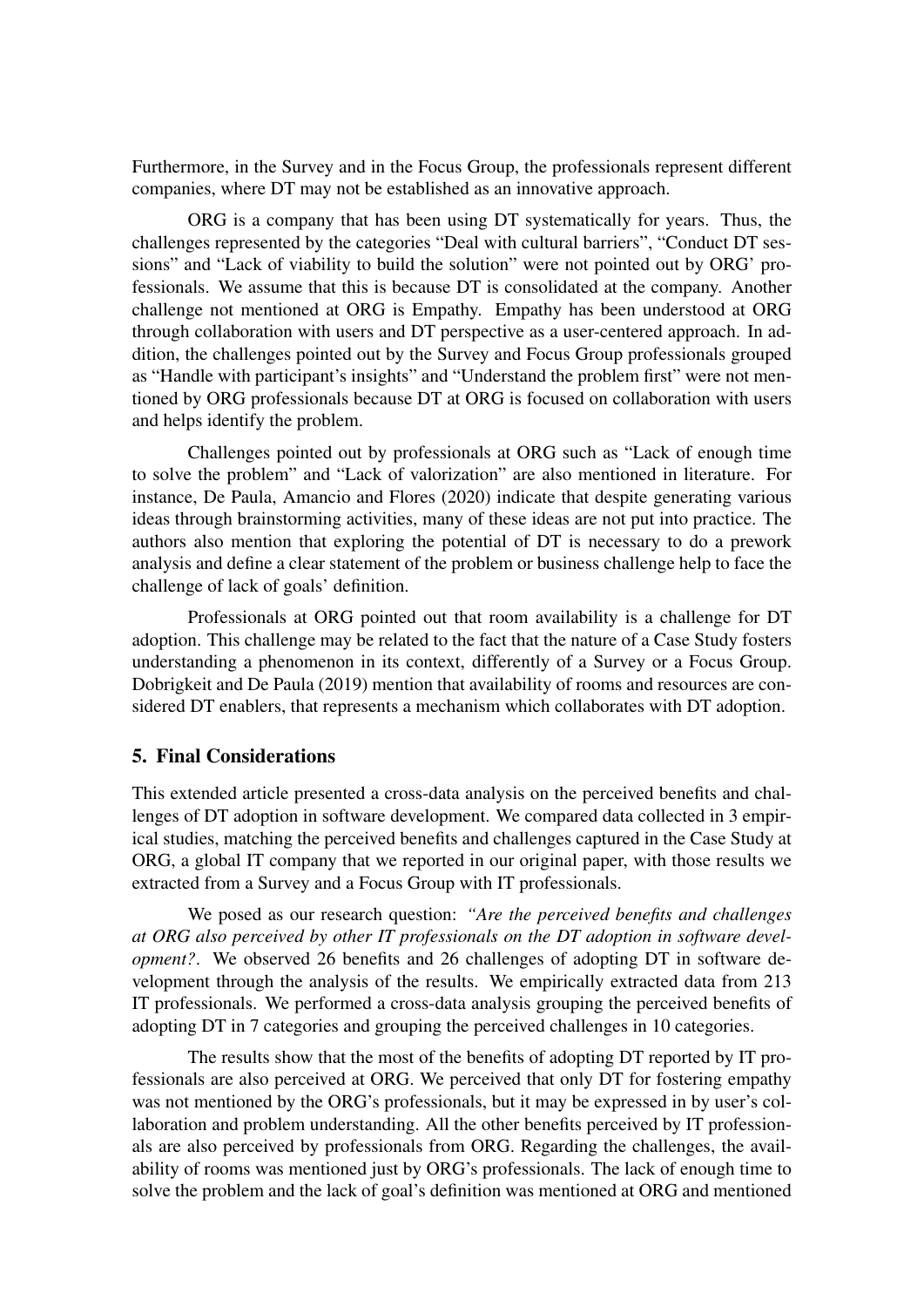by the professionals who participated in the Survey. Challenges such as dealing with cultural barriers, handling participants' insights, conducting DT sessions, understanding the problem first, lack of empathy and lack of visibility to build solutions were pointed out by IT professionals in the Survey and Focus Group. However, since DT is consolidated at ORG, the professionals did not mention these challenges on the DT adoption.

Our studies have limitations inherent to empirical researches that are also present in this current study. For instance, the professionals' answers can represent their own view of adopting DT and not represent the company's view on the topic. To mitigate that, we invited employees with different expertise, time working in the company, and different company areas. We also compared various studies' results, extracting data for different DT adoption contexts that can determine the results. Another limitation is the lack of detailed context for the Survey data. Although we do know the company and participants' profile, we have not had the chance to ask more on "why" certain responses were provided. This give us room for future studies now that we have insights from comparing the different datasets.

As future work, we intend to investigate what elements collaborate with IT professionals to overcome the challenges in adopting DT, seeking to help IT professionals to obtain further benefits using DT in software development.

#### Acknowledgements

We thank PUCRS BPA 2019 and 2020 projects (Programa de Bolsas Pesquisa Alunos da PUCRS/Chamada Geral 1/2019 e 1/2020), CNPq 314174/2020-6, and CNPq PIBIC 2019/2020 project (Programa Institucional de Bolsas de Iniciação Científica do CNPq) for the undergraduate research assistant scholarships. This study was also partially financed by CAPES (Coordenação de Aperfeiçoamento de Pessoal de Nível Superior – Brasil) process 175956/2013 and Código de Financiamento 001.

#### References

- <span id="page-7-1"></span>Alhazmi, A. and Huang, S. (2020). Integrating Design Thinking into Scrum Framework in the Context of Requirements Engineering Management. In *Proc. of the Int'l Conf. on Computer Science and Software Engineering*, page 33–45, Beijing, China. ACM.
- <span id="page-7-3"></span>Brown, T. (2008). Design Thinking. *Harvard Business Review*, 86:84–92.
- de Paula, T. R., Amancio, T. S., and Flores, J. N. (2020). Design Thinking in Industry. *IEEE Software*, 37(02):49–51.
- Dobrigkeit, F., de Paula, D., and Uflacker, M. (2019). InnoDev: A Software Development Methodology Integrating Design Thinking, Scrum and Lean Startup. In *Design Thinking Research*, pages 199–227. Springer.
- <span id="page-7-0"></span>Hehn, J., Mendez, D., Uebernickel, F., Brenner, W., and Broy, M. (2020). On Integrating Design Thinking for Human-Centered Requirements Engineering. *IEEE Software*, 37(2):25–31.
- <span id="page-7-2"></span>Hehn, J. and Uebernickel, F. (2018). The Use of Design Thinking for Requirements Engineering: An Ongoing Case Study in the Field of Innovative Software-Intensive Systems. In *Proc. of the Int'l Requirements Eng. Conf.*, pages 400–405, Banff, Canada. IEEE.